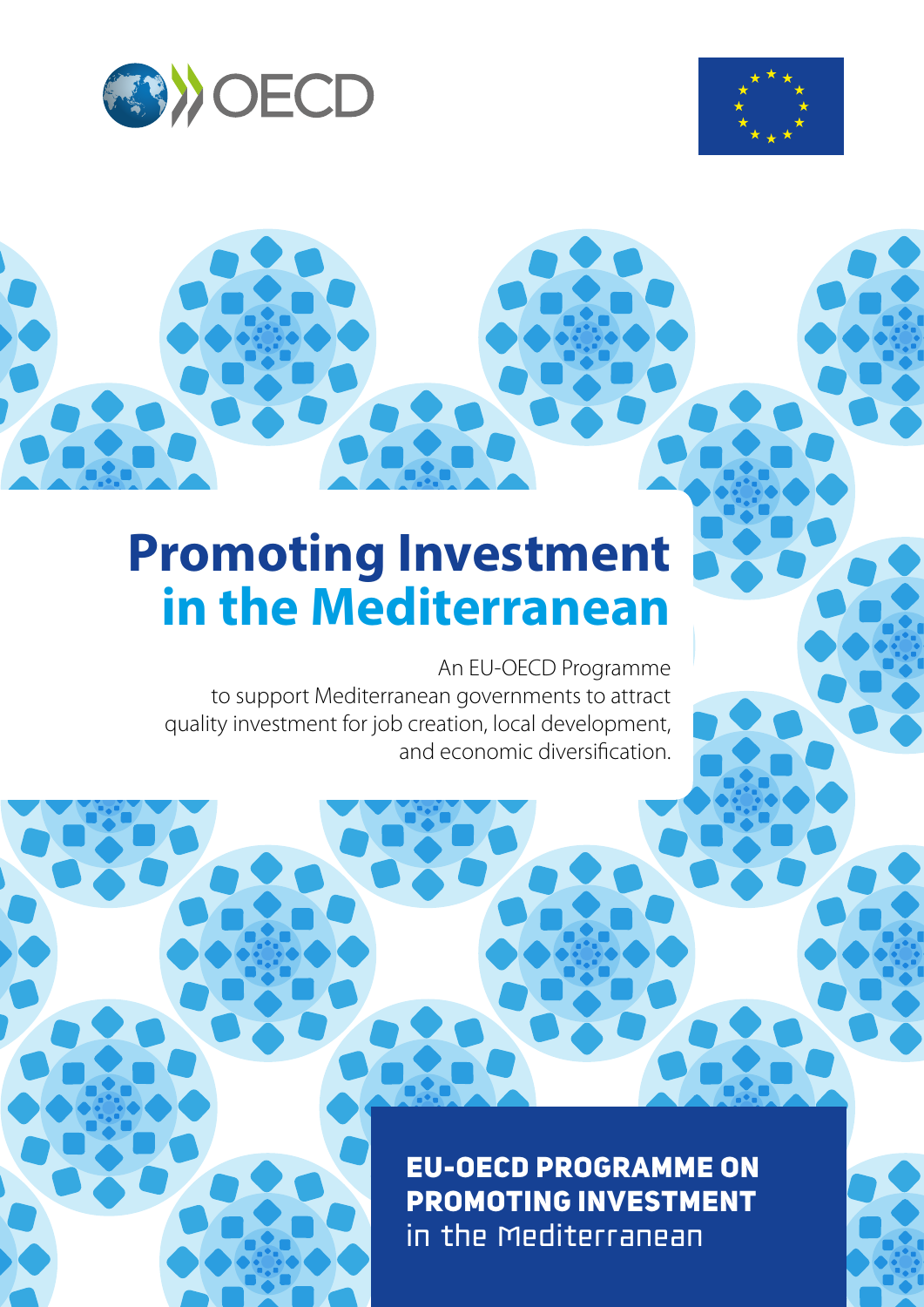

# **Reforms to boost investment**

The global economic crisis, exacerbated by regional instability, has dampened investment in the region. Since 2008, foreign direct investment (FDI) to the Southern Mediterranean region has fallen by 50% and reached an all-time low of 1% of GDP in 2014. 2016 saw a noticeable rebound but prospects still remain uncertain. The region only accounts for 1.7% of the world's total FDI and intra-regional investment flows are weak, reflecting the lack of international and regional integration. To resume with growth and generate jobs – 29% of the region's young population are unemployed, **governments** need to attract not only more, but better-quality investment. To that end, they are showing commitment to implement ambitious reforms to create more enabling investment climates. Sweeping legislative and institutional reforms to better promote investment have been undertaken by most Mediterranean countries. But more is needed to develop inclusive investment strategies designed to maximise impact on job creation, balanced territorial development and enhancement of the local economy.

## FDI inflows into the MENA region remain sluggish

Source: UNCTAD latest data and OECD staff calculations. 0 1 2 3 4 5  $6 -$ 1996 1997 1998 1999 2000 2001 2002 2003 2004 2005 2006 2007 2008 2009 2010 2011 2012 2013 2014 2015 2016 - MENA excluding GCC Gulf Cooperation Countries (GCC) Developing economies OECD

(FDI inflows, % of GDP)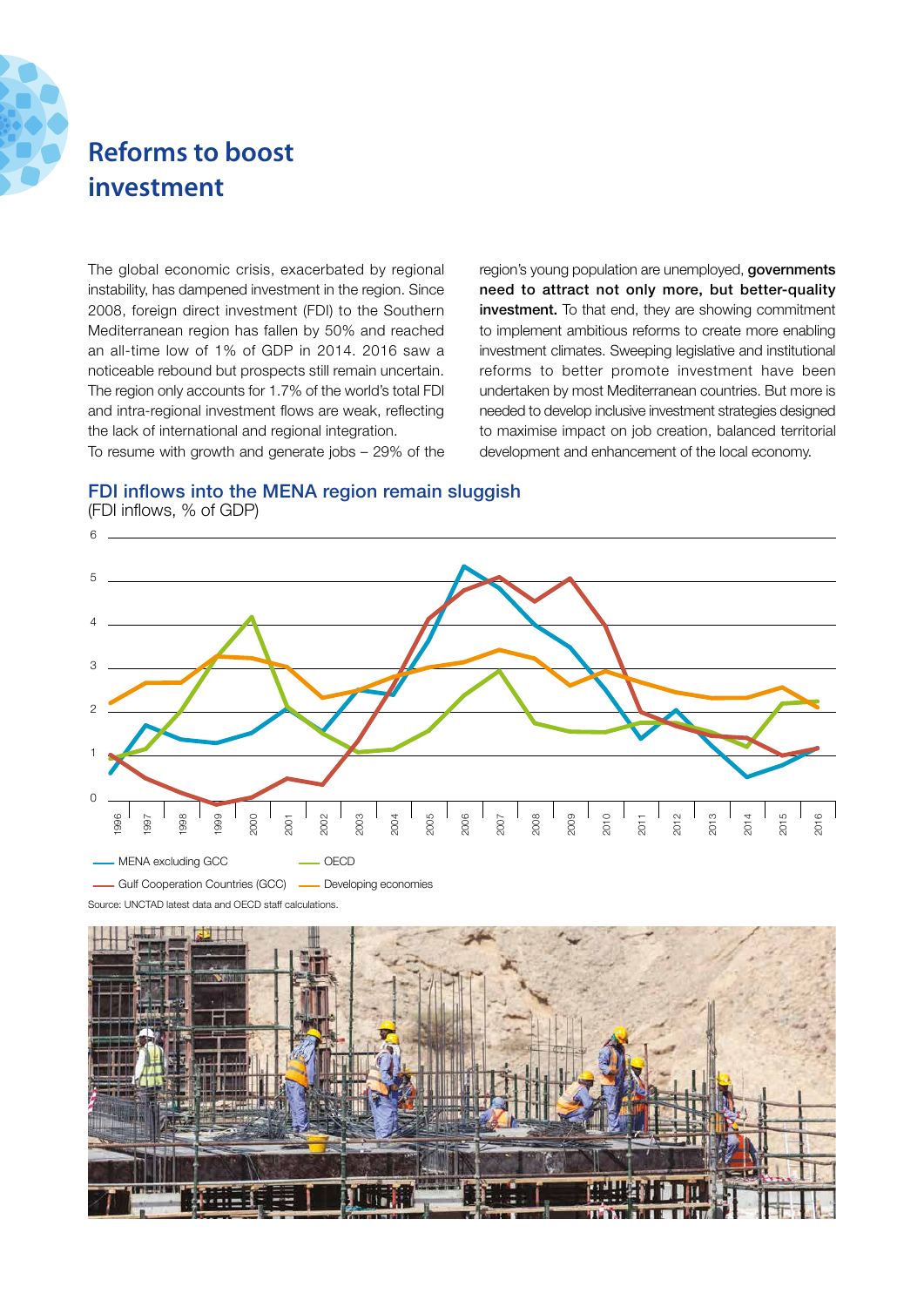

# **Partnering with governments to unleash the region's investment potential**

## **Aims and actions of the Programme**

The EU-OECD Programme on Promoting Investment in the Mediterranean supports efforts to boost the quality and quantity of investment to and within the Mediterranean region.

Working in partnership with governments and institutions, the Programme engages in regional and national actions to create more robust and coherent investment policies and strategies. These actions include:

- modernising investment policies
- promoting inclusive investment strategies
- building institutional capacity and co-ordination
- increasing the region's investment promotion capacities
- promoting networking between investment promotion agencies from the Euro-Mediterranean region
- enhancing public-private dialogue for more inclusive policy making
- engaging the business sector responsibly

Programme actions build on well-established international tools and standards such as the OECD *Policy Framework for Investment* and the *Guidelines for Multinational Enterprises.*

# **An inclusive approach to delivering more and better investment outcomes for the region**

Implementation combines national and regional actions to deliver concrete results: